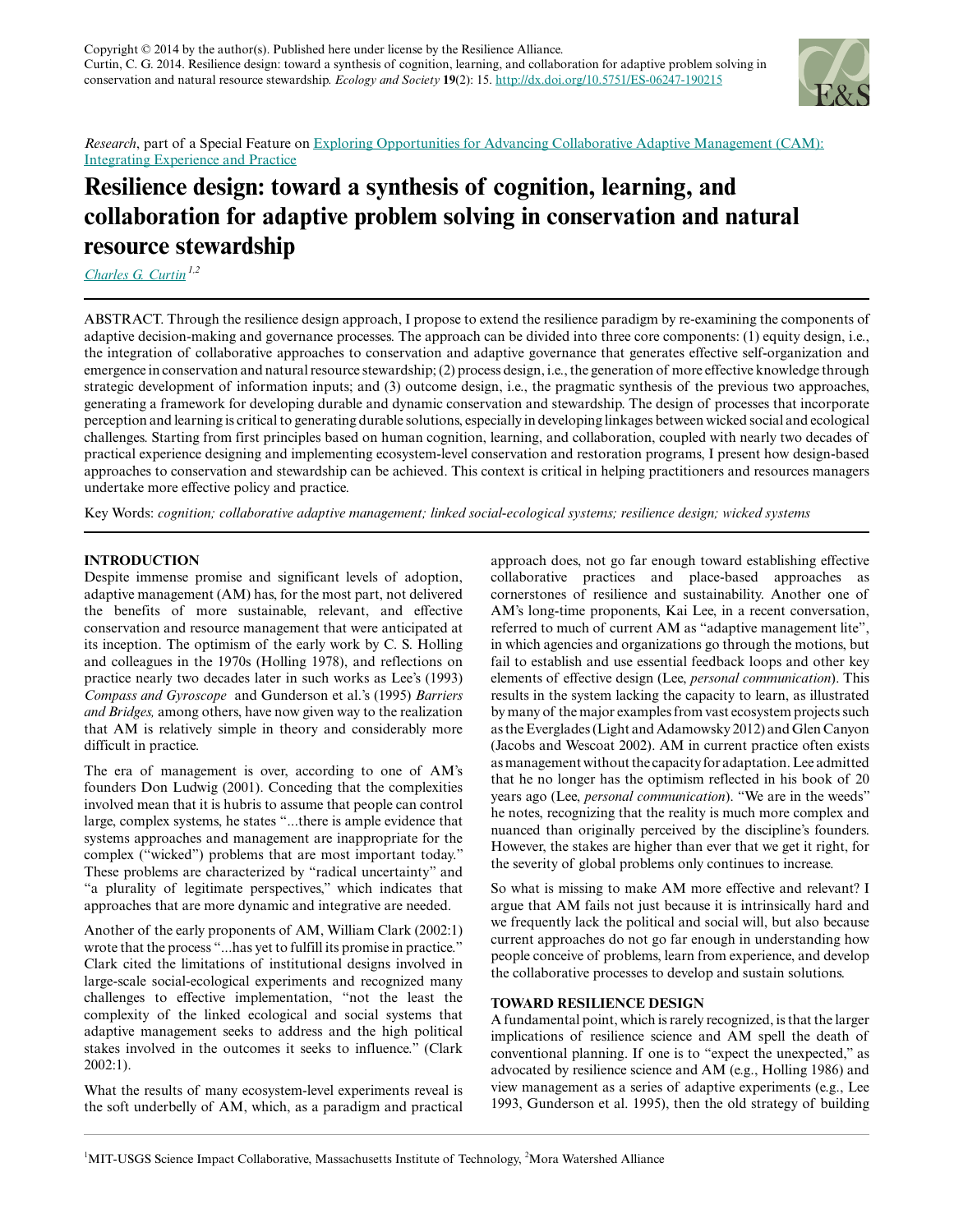future predictions on past experience is impossible in our rapidly changing world. Further, planning to adapt using a series of overarching principles is not planning at all; it is design. Planning vs. design might just seem like a case of semantics, but the underlying difference is fundamental. The words are often used interchangeably, but the outcomes and processes are profoundly different.

Planning is "the act of formulating a program for a definite course of action," whereas design is "devising for a specific function or end" (<http://thefreedictionary.com>). Thus, design is a fundamental departure from conventional planning and management. AM is the process of adaptation to change. However, the real durability of solutions lies in not just learning from the past or adapting to the present, but designing for the future. Adaptive responses in and of themselves are intrinsically halfway solutions that do the "wrong thing righter" by attempting to plan rather than design for the future (e.g., Ison and Collins 2008).

The framework for examining the pre-conditions for emergent and resilient policy and process has been termed by myself and colleagues as resilience design. The three fundamental elements of resilience design that set the pre-conditions for lasting approaches to address conservation and natural resource stewardship are: (1) equity design, which is the integration of collaborative approaches and governance to generate effective self-organization and emergence; (2) process design, which is the generation of effective knowledge through development of information inputs; and (3) outcome design, which is a synthesis of the previous two approaches, generating the framework for developing durable yet dynamic approaches to conservation and stewardship. Outcome design is primarily concerned with the practical aspects of sustaining individuals and organizations long enough and at scales large enough to make a fundamental difference.

# **EQUITY DESIGN**

In equity design, the principal social and ecological barriers to be addressed for solving wicked problems, including those typically encountered in AM, are generating an open and transparent process to reduce social fragmentation and communication breakdowns. At its core, solving complex problems, or at least finding effective compromises, requires eliminating barriers and enhancing connectivity. Key facets of this process are: (1) an understanding of individual and group cognition, or the way we perceive problems and their solutions; (2) the principles of effective collaboration, or the way we collectively solve problems; and how we learn, both individually and collectively; and (3) to develop and sustain the feedback loops for creative and innovative responses to social-ecological challenges.

# **Cognition**

An understanding of cognition suggests that collaborative, placebased approaches are foundational for sustained, effective conservation and resource stewardship and management (hereafter referred to only as stewardship, in deference to Ludwig's [2001] point that large systems cannot really be "managed"). Our brains contain an abundance of stored neural patterns that created through experience. How we respond to a particular situation is largely determined by which neural pathways, and

therefore, which past experiences, are activated (Maturana and Varela 1987, Beratan 2007). These priming effects are a key to unconscious selection processes with all sensory inputs, including verbal and nonverbal human communication, activating particular patterns of neural connections. In essence, people hold in their heads mental maps of how they will respond to a particular situation and they become almost hard-wired to respond in particular ways to new circumstances based on past experience. Focusing events such as stressful or challenging experiences are retained more effectively because stress hormones activated by emotional situations enhance long-term memory and modify responses to change (Cahill and McGaugh 1998). By contrast, in nonstressful situations, repeated exposure over time is needed for new ideas to be learned and consolidated into long-term memory (Beratan 2007). These elements of cognition underscore the intrinsic challenges in overcoming distrust and control issues that are the undoing of so many collaborative ventures, and also why trust-based collaborative approaches are so key to sustained problem solving.

The human mind is essentially a complex adaptive system with hierarchical organization. Properties observed at one functional level, e.g., memories or thoughts, are emergent from lower levels such as neurons that are the building blocks of cognitive architecture. The mind uses a process of differentiation between expected and unexpected, known and unknown, to come up with a solution in response to a given situation if it does not have one already in its memory. Hutchins (1995) noted that culture is an emergent process stemming from the "accumulation of partial solutions to frequently encountered problems." A few simple rules lead to emergent processes of immense complexity, yet by focusing on the component parts, a foundation for decision-making, collective action, and learning emerge. Building collaborative processes builds the cognitive adaptive capacity to respond to change.

As an understanding of the function of the brain reveals, few of our thoughts reach the level of conscious awareness because 98% of cognition is unconscious (Bargh and Chartrand 1999). We are often unaware of the process of thought and only experience the outcome. This has significant implications in the policy arena because the unconscious processing of the brain often defines a potential set of solutions (Beratan 2007). Often in resource management, decision makers assume they know the problem before they develop a solution, and seldom examine the underlying assumptions or seek alternative explanations or solutions. Effective approaches, then, require conscious cognitive approaches that demand understanding one's own biases and creating a system to adapt and adjust to change with these biases taken into consideration (Senge 1990).

However, the mind does not exist in isolation, being largely a product of its environment and the collective understanding of those around us. Memory and understanding are both an individual and collective process, and we are highly influenced by collective action and interaction (Hutchins 1995). Therefore, cognition is individual and collective, and this broad understanding forms the template through which we experience the world and understand and address challenges. Our cultural environment produces norms and commonly held perceptions that vary through time and across countries, cultures, and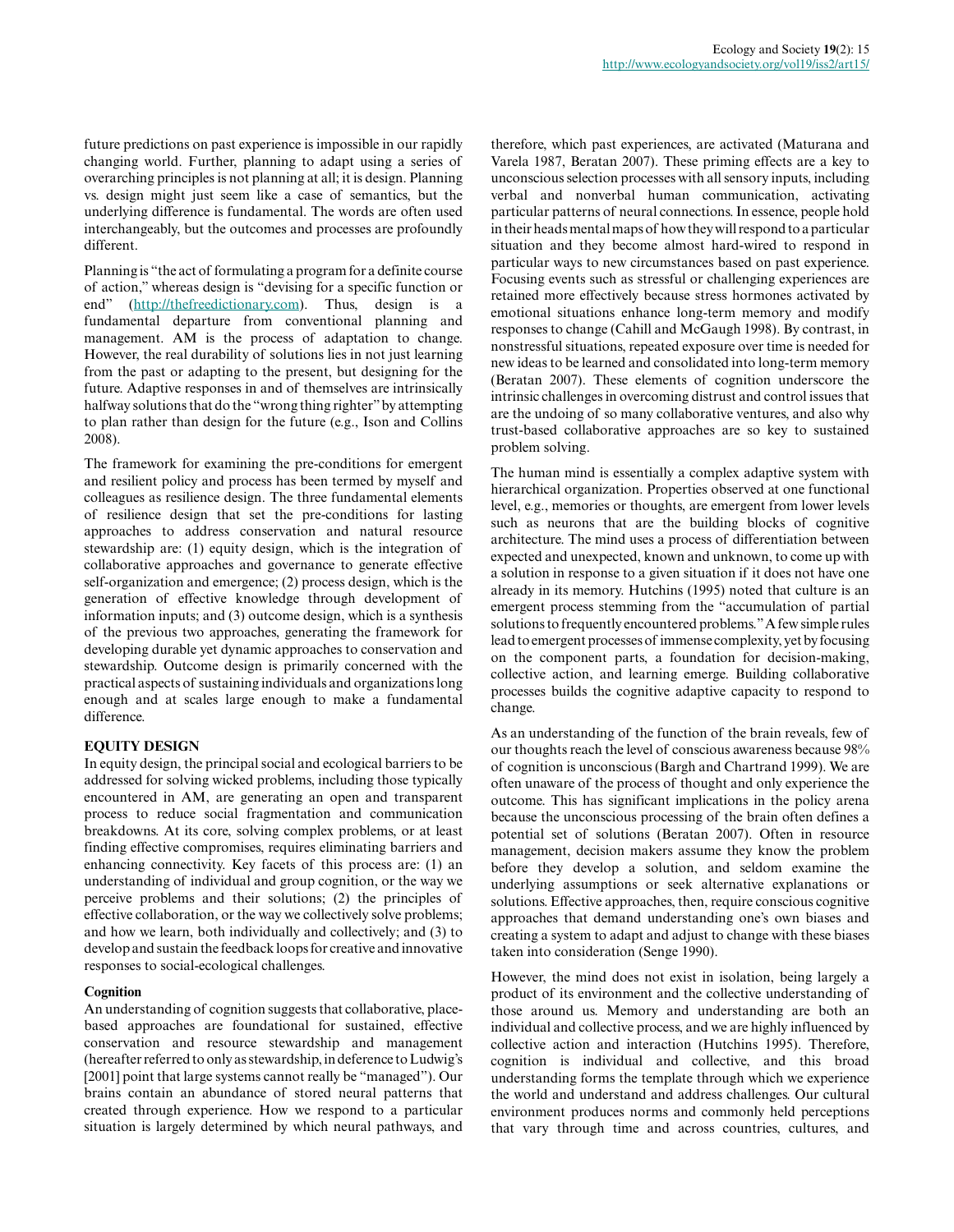continents, creating distributed cognition. This is critical in guiding collective action in generating sustainable approaches to environmental challenges. Taken as a whole, the results of studies of individual and distributed cognition indicate that collaboration is essential and results from a few simple factors related to how we collect and assess information. The key question is: how do these cognitive underpinnings play out in conservation and resource management? An examination of the collaboration processes holds some of the answers.

## **Collaboration**

Effective decision-making, from a cognitive perspective, provides a theoretical foundation for three fundamental premises (Beratan 2007). First, a successful transformation toward AM tends to emerge from informal networks that help facilitate information flows, identify knowledge gaps, and create nodes of expertise (Olsson et al. 2006). Second, joint understanding of process in collectively held conceptual or mechanistic models is essential for developing the common ground necessary to generate effective action in response to change (Curtin 2005, Walker et al. 2006, Karl et al. 2007). Finally, collaborative approaches are relatively slow, time consuming, and expensive, yet the cognitive and social elements of theory and practice demonstrate that they are necessary. There are no shortcuts to effective design and reflective practice.

However, the question of the viability of centralized vs. localized approaches to conservation and stewardship continues to be widely debated, with the arguments largely determined by the assumptions imbedded in how the question is framed. At one extreme, legal scholars such as Coggins (1998) see collaboration as a threat to environmental protection, circumventing federal authority, and leading to devolution of power to local governments or private entities, yet they never address if legal topdown approaches are even successful in the long term. Political scientists such as Layzer (2006) frame the question in terms of national vs. local control. In a critique of Layzer, for example, Crocker (2008), based on first-hand experience in marine policy, uses an example from the fisher's perspective to illustrate how such academic writing about natural resource policy can be compelling and logically consistent while being, at best, ecologically and socially naïve, and at worst, damaging to communities and ecosystems. This is because such approaches do not take into account the social and ecological realities faced by the players in the system, or the collective processes needed to sustain effective resource stewardship. I found similar shortcomings in Layzer's critiques of the rangeland ecosystems, with which I am familiar (e.g., Curtin 2005, 2010). In both cases, the analyses fail to account for the importance of building local capacity; more fundamentally, they do not account for the cognitive underpinnings that suggest the mind's predisposition to collaborative approaches to sustain effective processes. The authors of those critiques miss the emergent outcomes of developing a foundation in local knowledge coupled with science, and greatly simplify complex social interactions. The devil is in the details, and the success or failure of programs often turn on subtle nuances missed by dispassionate, external academic assessment. These academic reviews too often take a Newtonian "clock-work" view of the world that is reductionist and reactive, when in reality, the situations call for responses that are complex and emergent. It is the constraints and opportunites posed by the

human brain's architecture that indicate why we must develop policy approaches that entrain adaptive and distributive approaches to environmental problem solving.

The implications of a cognitive perspective is supported by an increasing amount of literature from around the world that illustrates the importance of collaborative approaches to conservation and natural resource stewardship, including from Africa (Western et al. 1994, Child and Lyman 2005), Asia (Leeuwis and Pyburn 2002), Eastern Europe (Gruber 2010), and the United States (Daniels and Walker 2001, Child and Lyman 2005, Tilt et al. 2005, Ballard et al. 2008, Dukes et al. 2011). Elinor Ostrom's (1990) Nobel Prize-winning work on commons theory is one of the most powerful and widely accepted examples of the importance of the emergent outcomes of peoples' interaction with their environment.

## **Feedback loops**

A key facet to building effective information feedbacks is through different kinds of learning. Learning emerges from the interaction of individuals and organizations and the social and ecological systems within which they are embedded. Individuals and organizations learn from their interactions with each other, but they seldom do so deliberately. Learning is a self-organized process in which the more information that is available, the greater the range of choices for action. However, these choices are constrained by the individuals, organisms, and institutions involved, their cognitive abilities, and their ability to seek the most effective choices from the total range of options.

Chris Argyris and Donald Schön, organizational theorists from business schools at Harvard and MIT, were among the first to propose a typology for understanding different approaches to learning and institutional/organizational design (Argyris and Schön 1978). In single-loop learning, the individual, group, or organization essentially modifies its actions according to differences between obtained and expected outcomes. Here, the decision maker does not seek the best outcome among competing objectives, but instead a satisfactory result for each goal, viewing the goals as isolated or taken one at the time. This leads to shortterm approaches that address the outcome rather than the root of the problem.

The fundamental need to develop new responses, rather than repeat old pathologies, leads to the concept of double-loop learning, in which assessment of the assumptions, policies, or values that led to past actions leads to the development of new approaches (Argyris and Schön 1978). Much of the challenge of adaptive approaches to conservation and policy design lie with moving beyond single-loop learning to building multi-loop frameworks for problem solving. The art is in designing an approach in which alterative frameworks can be safely and effectively examined and developing processes that are "safe-tofail" to create a space for experimentation and learning to occur (Clark et al. 1979).

More recently, there has evolved the concept of transformational or triple-loop learning (Garratt 1986, Swieringa and Wierdma 1992), with related concepts of "learning to learn," extending back to the early 1970s (Michael 1973). The goal is to generate transformative approaches that allow for innovation. Flood and Romm (1996) examine triple-loop approaches through the lens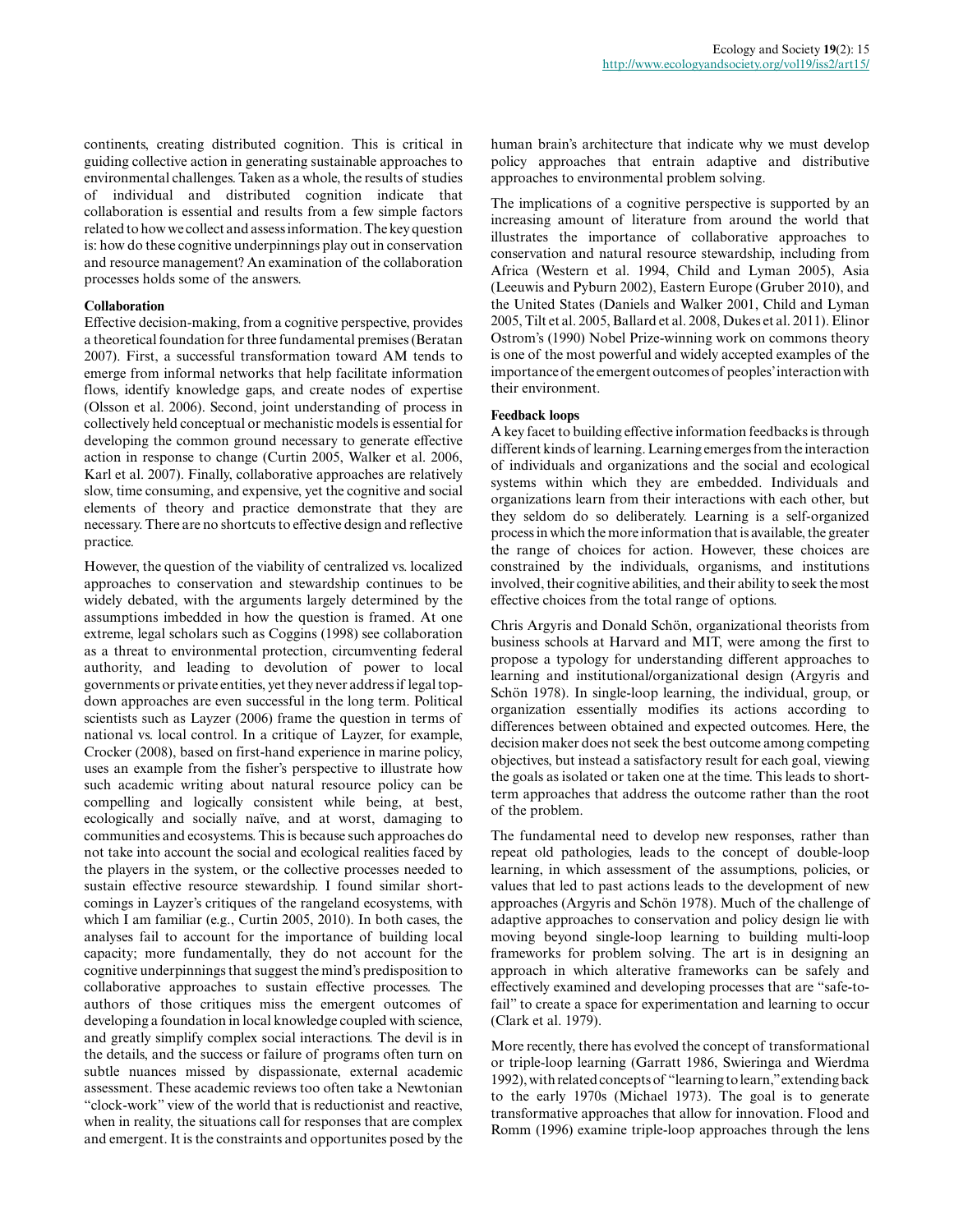of three interconnected questions: Are we doing things right? Are we doing the right things? Is the right approach leading to more effective action? It is transformational by affecting not just our behavior and thinking, but also our identity or *umwelt,* the worldview through which we see ourselves and the overall context of the challenges we are addressing.

This paradigm is similar to what is called experimental learning (e.g., Armitage et al. 2008) in that it is learning by doing through an iterative cycle involving four stages: concrete experience, reflective observation, abstract conceptualization, and active experimentation. The approach requires developing a reflective process in which the individual's perceptions of the problem are altered through the process. However, in practice, triple-loop learning is often a product of surprise or dramatic events, approaches that result from creative destruction (Schumpeter 1942) in which old approaches are rapidly dispensed with in the face of new realities. This often results in both breakthrough innovation (Mascitelli 2000) and disruptive innovation (Kambil et al. 2000), which are new intellectual directions and fundamentally different pathways toward perceiving the environment and developing potential solutions.

However, learning not only occurs at the level of the individual or society, but also at the level of the organization. In what is called social learning by Armitage et al. (2008), this approach builds on Argyris and Schön's (1978) foundation to incorporate single- and double-loop learning into a foundation that involves knowledge creation coupled with organizational creativity to generate innovation (Morgan 1988, Leeuwis and Pyburn 2002, Wang and Ahmed 2003, Keen et al. 2005). In short, organizational processes should not focus on the static organization entity, but on active processes within and between organizations that are, at their very root, cognitive enterprises (Argyris and Schön 1978). From organizational theory developed by system theorists at Harvard and MIT to the on-the-ground experience of practitioners, successful action ultimately depends on approaches that engage people in an equitable, open, and transparent process. However, without collective goals and common ground, people are prone to succumbing to social fragmentation, resulting in competition and conflict. Effective problem-solving balances short- and long-term interests and power structures. It can be both implicit by using a few assembly rules to develop selforganization, yet also explicit by developing clear goals and guiding principles. The next step is to ensure that the feedback loops are in place that can inform and sustain these dynamic processes because a continual flow of information is what maintains the community's ability to evolve and respond to change.

## **PROCESS DESIGN**

Process design depends on working across scales of resolution to find the options and leverage points that generate resilience and viable AM. These points of leverage lie at the interface of ecological and social systems, where both risks and opportunities are greatest (Meadows 1999). Finding leverage points requires integrating knowledge types in which the world is perceived at different scales. Refining this knowledge and formally communicating it helps to build the learning loops to critically assess AM and avoid AM "lite". The core tools to accomplish this include setting the context through attaining practical

knowledge, setting the scale through monitoring, and refining knowledge through experimental science.

#### **Practical knowledge: setting the context**

In terms of the process, the more complex or "wicked" a problem (e.g., Rittel and Webber 1973), the more informal means (collective or individual-based perceptions) are needed to address it. System theorist Peter Checkland made the distinction between hard and soft systems. Hard systems use formal experimentation and collection of empirical data where possible. The classic example is the 1960s NASA Space Program, in which a few equations, made on the relatively simple computers of the day, sent a rocket around the moon. By contrast, soft systems are much more difficult, usually requiring more descriptive approaches because of their sheer complexity. Even situations as simple and commonplace as basic social interactions are immensely difficult to predict. Informal local knowledge systems are often key to understanding complex systems and can help lead to sufficient understanding to focus more intensive efforts. For example, the rancher-led AM program in the Malpai Borderlands of southern Arizona and New Mexico used ranchers' understanding to focus research methods. In fisheries examples from the Gulf of Maine, local fishers' knowledge is fundamentally changing the understanding of cod stock structure and fisheries management (Curtin 2010).

A foundation for navigating soft systems is local and traditional ecological knowledge, the cultural capital by which societies convert natural capital, resources, and ecological services into economic goods and services. The challenge is to not talk past other groups, but rather to find those places of common ground where different perceptions can come together to generate common points of leverage. However, exploiting leverage points often means having the social capital, long-term context, and ecological understanding that only comes from more formal processes of information gathering. Monitoring can fulfil this role.

#### **Monitoring: setting the scale**

Monitoring of social and ecological variables is commonly perceived as a means of tracking long-term change. However, it has a second, almost more important role of documenting the range of variation within a system. This is the key to establishing the scale of conservation, science, and stewardship. The level of design or scale of action must be larger than the range of variation in the system. All conservation and management is contextual, so understanding the role of variability is crucial for designing effective AM.

In social science literature, as well as in agency and conservation organization handbooks, there are repeated calls for monitoring to document system change. However, all monitoring is not equal, and the process of monitoring itself is rarely evaluated. Funders and agencies seem to take it on faith that monitoring is intrinsically good, whereas very often it is a halfway solution with little or no predictive power. Monitoring is often promoted on the grounds of being relatively inexpensive, but nothing is a bargain unless it yields useful information; science without controls or adequate replication is, in the end, still poor science.

Monitoring can be an important part of effective decision-making and understanding the range of variability in systems. However,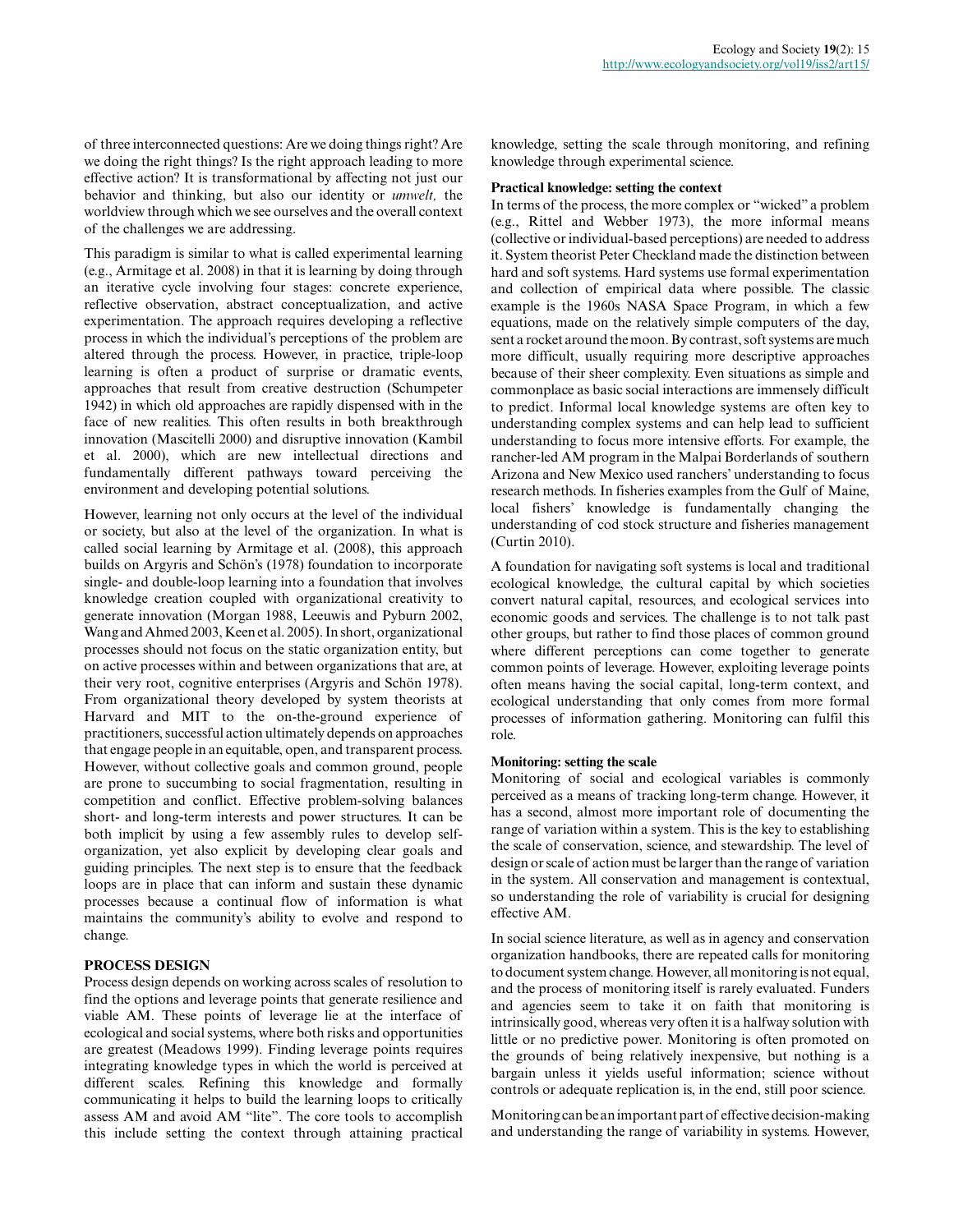as commonly practiced, it all too often represents institutionalized single-loop learning, in which people document what they expect to see, as well as a political solution that provides the illusion of action without accompanying insight that might force activity or provide further insight that could challenge existing goals or paradigms. Developing baselines through monitoring is certainly important, and well-designed methods for gathering and archiving information are crucial for ensuring durability and the institutional context for understanding change. However, monitoring is far more effective when it is linked with other knowledge types.

#### **Experimental science: refining knowledge**

At the highest level of research intensity are experimental approaches. These are studies that, by their very nature, can only be conducted on relatively small portions of the landscape. Because of these constraints, experimental science must be used judiciously and is most effective when applied near ecological and social boundaries, both where different systems meet and where dynamics are most likely to be revealed (Curtin 2008). Although experimental approaches are not free of observer bias, welldesigned experimental studies are distinct from other approaches to learning in that they allow an empirical test of assumptions. Perhaps more than any other level of inquiry, well-designed experiments, especially ones that extend over long time periods, have emergent properties that can reveal unexpected or unforeseen results. The challenge then, for researcher and practitioner alike, is to develop science that yields fundamentally new insights, i.e., the triple-loop knowledge that is transformative and essential for effective response to change.

However, two challenges also emerge. First, more precision in science does not necessarily mean more accuracy. There are innumerable cases of highly precise studies that are ultimately irrelevant to conservation because they ask the wrong question or ask the right question at the wrong scale (e.g., Wilson 2006). Second, as with monitoring, research is most effective when conducted over a long enough time span to capture patterns of environmental variation. To do this requires continuity. In experimental research, it is better to document a few simple measures well, rather than a broad range of variables poorly. This means that in large and complex systems, it is important to work on what can be sustained long enough to see longer-term patterns, ideally over at least ten years, while using periodic external review to reassess the process. However, obtaining funding through the existing grant systems often requires that a project grow and evolve to receive further funding. Herein lies another pitfall. The continual need to alter research priorities to meet shifting funding priorities often detracts from core program design, generating short-term benefits at the expense of long-term continuity, especially in large, complex systems that integrate social and ecological variables and where scale-relevant research can take decades. The challenge of sustaining viable research programs is essential for generating effective knowledge and feedbacks in a sustained AM process.

In summary, when seeking leverage points and developing feedback loops, there are no shortcuts for gaining effective knowledge; a combination of approaches is needed. The intersection of local knowledge, monitoring, and experimental science facilitates triple-loop learning by incorporating the

dynamic tension between hard-won local knowledge plus the more formal scientific process of monitoring that establish context, and experimental science that tests underlying assumptions.

#### **OUTCOME DESIGN**

With outcome design, the point is to make equity and durable processes a reality. Although Canadian management professor Henry Mintzberg's classic article "Crafting strategy," published in the *Harvard Business Review,* is devoted to understanding effective business approaches, it has much to teach conservationists and policy designers about how to be effective. Mintzberg states, "In practice, of course, all strategy making walks on two feet, one deliberate, the other emergent." The point is to have a framework in place that maintains the state of the organization while being able to take advantage of opportunities when they arise. However, frameworks need to be deliberately emergent by developing a process to facilitate a more spontaneous but reflective response to change. This is not change for its own sake, but is used to locate what Mintzberg calls the discontinuities, or those moments in time when being aggressively proactive or seeking change really counts.

How does one develop tools to facilitate emergent approaches that are proactive without being destabilizing? A foundation grounded in principles is key. An example of such an approach is the principle-based ethos of the Northwest Atlantic Marine Alliance (NAMA) in the Gulf of Maine. Developed in 1995 through intensive strategy sessions with Visa credit card founder Dee Hock and fishers, conservationists, and marine policy leaders at the invitation of the Conservation Law Foundation, the message used was simple: align diverse interests through basic principles. The vision statement that emerged from these meetings was: "to restore and enhance an enduring northwest Atlantic marine system, which supports a healthy diversity and abundance of marine life and human uses."

However, beyond this general mission statement, NAMA also developed a detailed set of organizational principles. For example, they sought to "vest authority in and make decisions at the most local level that includes all relevant and affected parties." They also developed principles of practice such as to "encourage adaptability, diversity, flexibility, learning, and innovation in all governance processes and practices." These instructions recognize the importance of not dictating results, but rather of developing the preconditions for innovation and emergence. However, there are pitfalls here as well, for the NAMA guidelines have on occasion been found too limiting, placing organizations in an organizational straightjacket (R. Alden, *personal communication*). In recent years, founding principles have come to represent more of a middle ground between being visionary and prescriptive, with the recognition that there are essentially two kinds of principles: ethical and procedural. For effective resilience design, it is important to incorporate both.

The experience of both marine and terrestrial-based collaboratives (e.g., Curtin 2010) suggests that it is essential to have both a vision statement with clear broad goals as well as a detailed set of principles to make sure that the project or organization holds true to its founding ideals. This is especially important as the leadership changes and the group evolves, with the guiding principles helping to maintain a clear sense of mission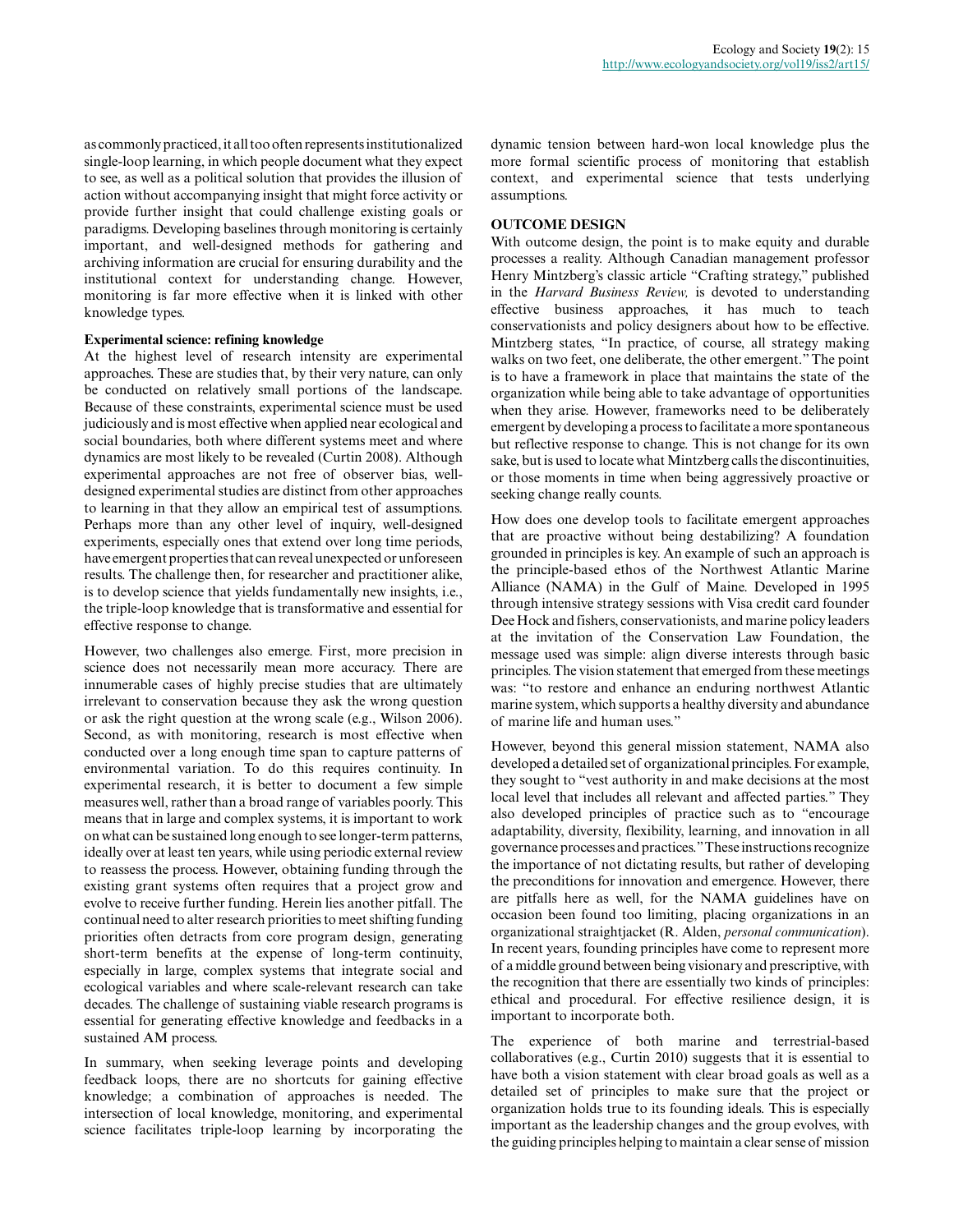and purpose while also creating the flexibility to allow organizations to adapt and evolve. This sounds obvious, but it is remarkable how few projects have effective guiding principles.

Effective practice is also as much about pragmatism as idealism, so how are principles made into reality? In attaining durable solutions, one needs to develop the organizational infrastructure to sustain the process. In this regard, funding is a key part of the process of sustaining AM. Funding introduces another scale issue. The problem with most grants and agreements is that they are usually short-term solutions for decades-long problems. It is in the context of this fundamental discontinuity that the greatest threats and opportunities exist. There has been a great deal written about organizational fundraising and the financing of institutions, but almost all of this information is written for the initial startup phase. However, it is in the transition period, from seven to ten years, when a program has been around long enough to be old to funders but not in place long enough to be truly established, when the greatest challenges occur. Sustaining funding needs to be built into an effective AM process.

## **CLOSING REMARKS**

In summary, an understanding of equity, process, and outcome design strongly suggests that a primarily collaborative approach provides the institutional resilience and durability sufficient to address change. Fundamental elements of success and longevity place emphasis on promoting social learning and knowledge transfer through increased stakeholder involvement (e.g., Shindler and Aldred Cheek 1999, Wondolleck and Yaffee 2000, Carlsson and Berkes 2005, Folke 2006, Pahl-Wostl 2006, Dukes et al. 2011, Karl et al. 2012) and more networked organizational structures (Argyris and Schön 1978, Senge 1990, Folke 2006). The importance of dialog in building resilience and sustainability indicates that collaborative approaches to AM are critical for finding effective and durable solutions to complex problems (Senge 1990, Beratan 2007). Further, the distributive nature of knowledge and effective decision-making illustrates the need for a diversity of people with a range of expertise to address complex problems (March and Simon 1958, Hutchins 1995, Karl et al. 2012).

Although not all collaboration is effective and is often intrinsically difficult, there are no examples of effective conservation or resource stewardship that I can find of sustainable approaches that did not include significant elements of collaborative practice. The approach is not the outcome of fanciful speculation of dogooders or a desire for feel-good approaches. As has been demonstrated here, it is grounded in a diverse body of theory and practice. The power of resilience design lies in collaborative approaches that do not dictate, but rather set the pre-conditions for success, building institutional structures that take an intrinsically long-term view, and matching the scale and resolution of the problem with that of the solution.

*Responses to this article can be read online at:* [http://www.ecologyandsociety.org/issues/responses.](http://www.ecologyandsociety.org/issues/responses.php/6247) [php/6247](http://www.ecologyandsociety.org/issues/responses.php/6247)

#### **Acknowledgments:**

*This work was influenced by discussions with Kathi Beratan, Herman Karl, Steven Light, Jessica Parker, and Lynn Scarlett. I thank Steve Alexander and Jessica Parker and external reviewers for many improvements to the manuscript.*

## **LITERATURE CITED**

Argyris, C., and D. Schön. 1978. *Organizational learning: a theory of action prospective.* Addison-Westly, Reading, Pennsylvania, USA.

Armitage, D., M. Marschke, and R. Plummer. 2008. Adaptive comanagement and the paradox of learning. *Global Environmental Change* 18(1):86-98. <http://dx.doi.org/10.1016/j.gloenvcha.2007.07.002>

Ballard, H. L., M. E. Fernandez-Gimenez, and V. E. Sturtevant. 2008. Integration of local ecological knowledge and conventional science: a study of seven community-based forestry organization in the USA. *Ecology and Society* 13(2): 37. [online] URL: [http://](http://www.ecologyandsociety.org/vol13/iss2/art37/) [www.ecologyandsociety.org/vol13/iss2/art37/](http://www.ecologyandsociety.org/vol13/iss2/art37/).

Bargh, J. A., and T. L. Chartrand. 1999. The unbearable automaticity of being. *American Psychologist* 54(7):462-479. <http://dx.doi.org/10.1037//0003-066X.54.7.462>

Beratan, K. K. 2007. A cognition-based view of decision processes in complex social-ecological systems. *Ecology and Society* 12(1): 27. [online] URL: [http://www.ecologyandsociety.org/vol12/iss1/](http://www.ecologyandsociety.org/vol12/iss1/art27/) [art27/](http://www.ecologyandsociety.org/vol12/iss1/art27/).

Cahill, L., and J. L. McGaugh. 1998. Modulation of memory storage. Pages 85-90 *in* L. R. Squire and S. M. Kosslyn, editors. *Findings and current opinion in cognitive neuroscience.* MIT Press, Cambridge, Massachusetts, USA.

Carlsson, L., and F. Berkes. 2005. Co-management: concepts and methodological implications. *Journal of Environmental Management* 75(1):65-76. <http://dx.doi.org/10.1016/j.jenvman.2004.11.008>

Child, B., and M. West Lyman, editors. 2005. *Natural resources as community assets: lessons from two continents.* Sand County Foundation, Madison, Wisconsin, USA, and Aspen Institute, Aspen, Colorado, USA.

Clark, W. C. 2002. Adaptive management, heal thyself. *Environment* 44(2):i.

Clark, W. C., D. D. Jones, and C. S. Holling. 1979. Lessons for ecological policy design: a case study of ecosystem management. *Ecological Modelling* 7(1):1-53. [http://dx.doi.org/10.1016/0304-3800](http://dx.doi.org/10.1016/0304-3800(79)90008-5) [\(79\)90008-5](http://dx.doi.org/10.1016/0304-3800(79)90008-5)

Coggins, G. C. 1998. Of californicators, quislings and crazies: some perils of devolved collaboration. *Chronicle of Community* 2(2):27-33.

Crocker, M. 2008. *Sharing the ocean: stories of science, politics, and ownership from America's oldest industry.* Northwest Atlantic Marine Alliance, Gloucester, Massachusetts, USA, and Tilbury House Press, Gardiner, Maine, USA.

Curtin, C. G. 2005. Complexity, conservation, and culture in the Mexico/U.S. borderlands. Pages 237-258 *in* B. Child and M. West Lyman, editors. *Natural resources as community assets: lessons*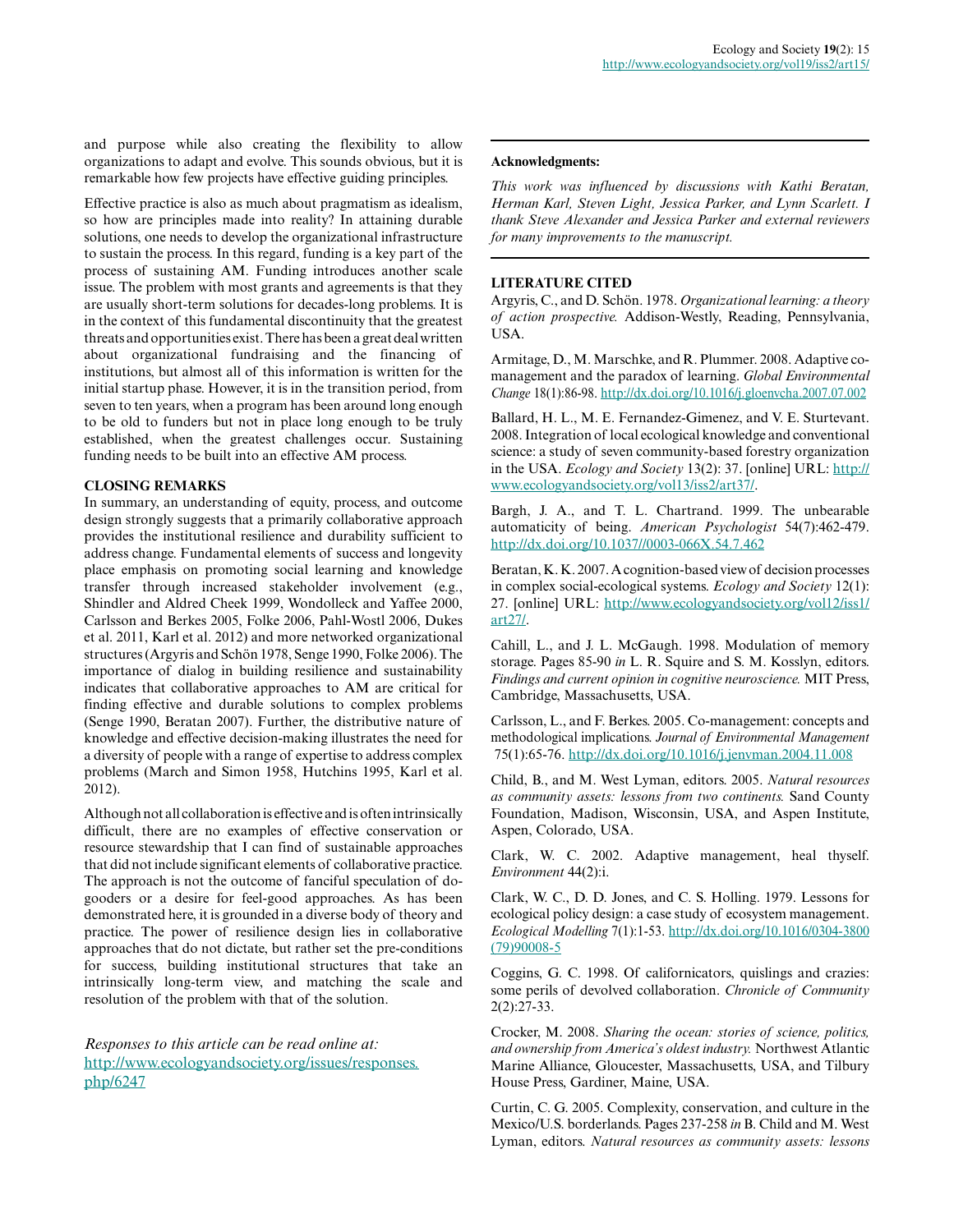*from two continents.* Sand County Foundation, Madison, Wisconsin, USA, and Aspen Institute, Aspen, Colorado, USA.

Curtin, C. G., editor. 2008. *Emergent properties of the interplay between climate, fire, and grazing in desert grasslands.* Desert plants volume 24. University of Arizona Press, Tucson, Arizona, USA.

Curtin, C. G. 2010. The ecology of place and natural resource management: examples from marine and terrestrial ecosystems. Pages 251-274 *in* I. Billick and M. V. Price, editors. *The ecology of place: contributions of place-based research to ecological understanding.* University of Chicago Press, Chicago, Illinois, USA.

Daniels, S. E., and G. B. Walker. 2001. *Working through environmental policy conflict: the collaborative learning approach.* Praeger, Westport, Connecticut, USA.

Dukes, E. F., K. F. Firehock, and J. E. Birkhoff. 2011. *Communitybased collaboration: bridging socio-ecological research and practice.* University of Virginia Press, Charlotteville, Virginia, USA.

Flood, R. L., and N. R. A. Romm. 1996. *Diversity management: triple loop learning.* Wiley, New York, New York, USA.

Folke, C. 2006. Resilience: the emergence of a perspective for social-ecological systems analyses. *Global Environmental Change* 16(3):253-267.<http://dx.doi.org/10.1016/j.gloenvcha.2006.04.002>

Garratt, B. 1986. *The learning organization.* Harper-Collins, London, UK.

Gruber, J. S. 2010. Key principles of community-based natural resource management: a synthesis and interpretation of identified effective approaches for managing the commons. *Environmental Management* 45(1):52-66. [http://dx.doi.org/10.1007/s00267-008-9235](http://dx.doi.org/10.1007/s00267-008-9235-y) [y](http://dx.doi.org/10.1007/s00267-008-9235-y)

Gunderson, L. H., C. S. Holling, and S. S. Light, editors. 1995. *Barriers and bridges to the renewal of ecosystems and institutions.* Columbia University Press, New York, New York, USA.

Holling, C. S., editor. 1978. *Adaptive environmental assessment and management.* Wiley, Chichester, UK.

Holling, C. S. 1986. The resilience of terrestrial ecosystems: local surprise and global change. Pages 292-317 *in* W. C. Clark and R. E. Munn, editors. *Sustainable development of the biosphere.* Cambridge University Press, Cambridge, UK.

Hutchins, E. 1995. *Cognition in the wild.* MIT Press, Cambridge, Massachusetts, USA.

Ison, R., and K. Collins. 2008. Policy that does the right thing rather than the wrong thing righter. *In Analysing collaborative and deliberative forms of governance.* Australia National University, Canberra, Australia. [online] URL: [http://oro.open.ac.](http://oro.open.ac.uk/27355/2/public_policy_ison.pdf) [uk/27355/2/public\\_policy\\_ison.pdf.](http://oro.open.ac.uk/27355/2/public_policy_ison.pdf)

Jacobs, J. W., and J. L. Wescoat, Jr. 2002. Managing river resources: lessons from Glen Canyon dam. *Environment: Science and Policy for Sustainable Development* 44(2):8-19. [http://dx.doi.](http://dx.doi.org/10.1080/00139150209605595) [org/10.1080/00139150209605595](http://dx.doi.org/10.1080/00139150209605595)

Kambil, A., E. D. Eselius, and K. A. Monteiro. 2000. Fast venturing: the quick way to start web businesses. *MIT Sloan Management Review* 41(4):55-67.

Karl, H. A., L. Scarlett, J. C. Vargas-Moreno, and M. Flaxman, editors. 2012. *Restoring lands: coordinating science, politics, and action.* Springer, Dordrecht, The Netherlands. [http://dx.doi.](http://dx.doi.org/10.1007/978-94-007-2549-2) [org/10.1007/978-94-007-2549-2](http://dx.doi.org/10.1007/978-94-007-2549-2)

Karl, H. A., L. E. Susskind, and K. H. Wallace. 2007. A dialogue, not a diatribe: effective integration of science and policy through joint fact finding. *Environment: Science and Policy for Sustainable Development* 49(1):20-34.<http://dx.doi.org/10.3200/ENVT.49.1.20-34>

Keen, M., V. A. Brown, and R. Dyball. 2005. *Social learning in environmental management: towards a sustainable future.* Earthscan, Abingdon, UK.

Layzer, J. A. 2006. *The environmental case: translating values into policy.* CQ Press, Washington, D.C., USA.

Lee, K. N. 1993. *Compass and gyroscope: integrating science and politics for the environment.* Island Press, Washington, D.C., USA.

Leeuwis, C., and R. Pyburn. 2002. Social learning in rural resource management. Pages 11-24 *in* C. Leeuwis and R. Pyburn, editors. *Wheelbarrows full of frogs: social learning in rural resource management.* Van Gorcum, Assen, The Netherlands.

Light, S. S., and J. Adamowski. 2012. Flow in the Everglades. Pages 261-304 *in* H. A. Karl, L. Scarlett, J. C. Vargas-Moreno, and M. Flaxman, editors. *Restoring lands: coordinating science, politics, and action.* Springer, Dordrecht, The Netherlands. [http://](http://dx.doi.org/10.1007/978-94-007-2549-2_13) [dx.doi.org/10.1007/978-94-007-2549-2\\_13](http://dx.doi.org/10.1007/978-94-007-2549-2_13)

Ludwig, D. 2001. The era of management is over. *Ecosystems* 4 (8):758-764. <http://dx.doi.org/10.1007/s10021-001-0044-x>

March, J. G., and H. A. Simon. 1958. *Organizations.* Wiley, New York, New York, USA.

Mascitelli, R. 2000. From experience: harnessing tacit knowledge to achieve breakthrough innovation. *Journal of Product Innovation Management* 17(3):179-193. [http://dx.doi.](http://dx.doi.org/10.1111/1540-5885.1730179) [org/10.1111/1540-5885.1730179](http://dx.doi.org/10.1111/1540-5885.1730179)

Maturana, H. R., and F. J. Varela. 1987. *The tree of knowledge: the biological roots of human understanding.* New Science Library, Boston, Massachusetts, USA.

Meadows, D. 1999. *Leverage points: places to intervene in a system.* Sustainability Institute, Hartland, Vermont, USA. [online] URL: [http://www.donellameadows.org/wp-content/userfiles/Leverage\\_Points.](http://www.donellameadows.org/wp-content/userfiles/Leverage_Points.pdf) [pdf.](http://www.donellameadows.org/wp-content/userfiles/Leverage_Points.pdf)

Michael, D. N. 1973. *On learning to plan and planning to learn.* Jossey-Bass, San Francisco, California, USA.

Morgan, G. 1988. *Riding the waves of change: developing managerial competencies for a turbulent world.* Jossey-Bass, San Franciso, California, USA.

Olsson, P., L. H. Gunderson, S. R. Carpenter, P. Ryan, L. Lebel, C. Folke, and C. S. Holling. 2006. Shooting the rapids: navigating transitions to adaptive governance of social-ecological systems. *Ecology and Society* 11(1): 18. [online] URL: [http://www.](http://www.ecologyandsociety.org/vol11/iss1/art18/) [ecologyandsociety.org/vol11/iss1/art18/](http://www.ecologyandsociety.org/vol11/iss1/art18/).

Ostrom, E. 1990. *Governing the commons: the evolution of institutions for collective action.* Cambridge University Press, Cambridge, UK.<http://dx.doi.org/10.1017/CBO9780511807763>